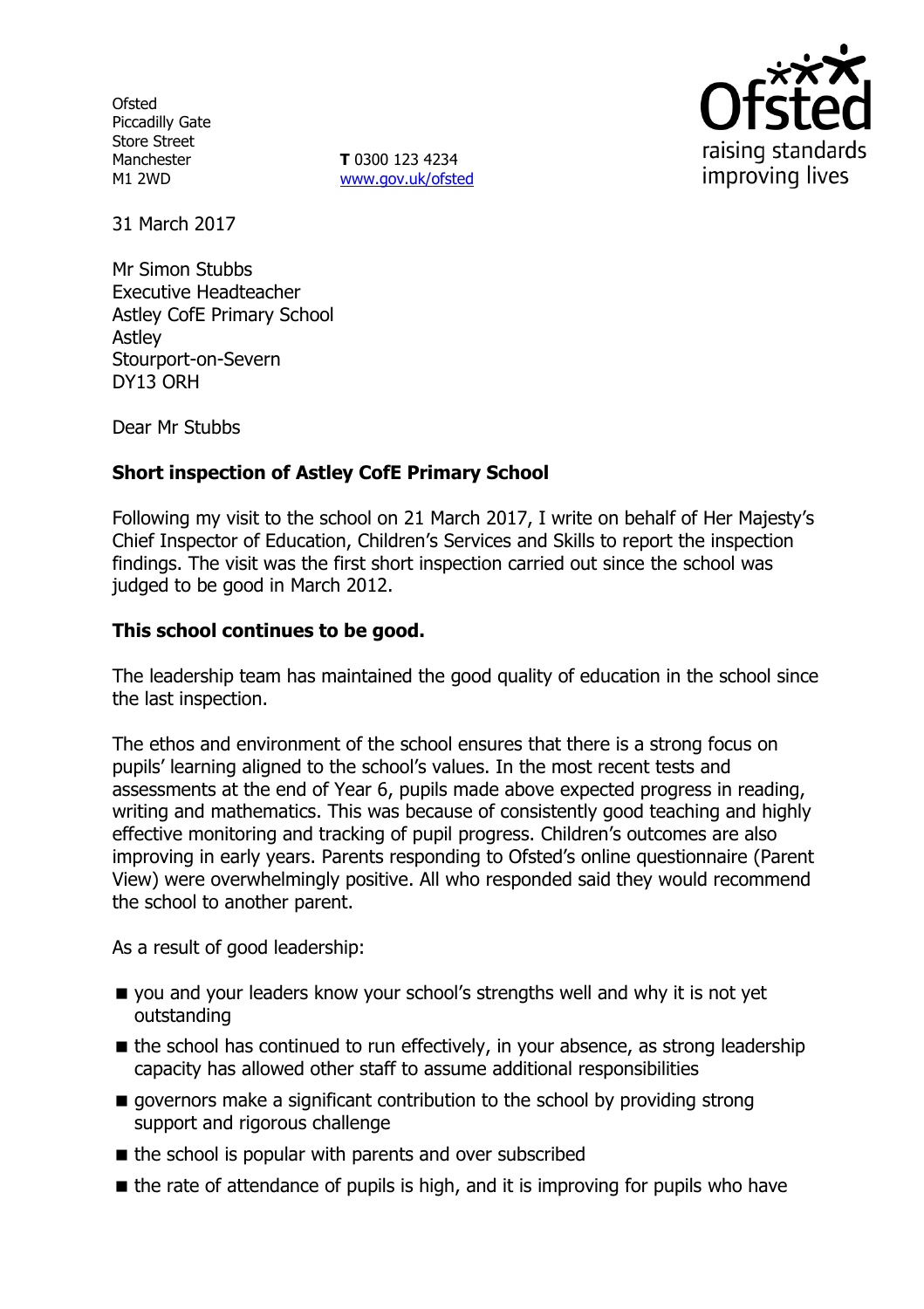

special educational needs and/or disabilities

**pupils behave very well in school and have positive attitudes to their learning.** 

When your school was last inspected in 2012 the report commended your dynamic leadership, clear vision and high aspirations. You have continued to maintain the 'exceptionally warm and welcoming ethos' and pupils have made good progress.

The last inspection report recommended that more teaching should be outstanding by teachers making better use of visual aids and deploying teaching assistants more effectively. It also stated that parents should have greater confidence in the school's management of behaviour.

Teaching remains good throughout the school and staff are confident in using information technology, for example in bringing storytelling to life in key stage 1. The effective deployment of teaching assistants has improved, although there are still occasions when their time is not used productively enough in lessons.

The school has won the hearts and minds of parents in relation to their previous concerns about the management of behaviour. All parents who responded to Parent View said that the school makes sure its pupils are well behaved.

This is not yet an outstanding school. Pupils currently in the school, including in Year 6, are not doing as well in writing as they are in reading and mathematics. Pupils who have special educational needs and/or disabilities have not made as much progress as their peers in school. Although their attendance is improving over time, the rate is still below that of other pupils nationally. The school is not monitoring the attendance of pupils by group closely enough, especially for disadvantaged pupils and those who have special educational needs and/or disabilities. The school does not meet all of its statutory requirements to publish specific information on its website on the pupil premium and the physical education (PE) and sport premium.

# **Safeguarding is effective.**

The culture and ethos of safeguarding ensures that pupils feel very safe in school. This view is strongly supported by those parents who responded to Parent View, who all said their child feels safe in school. Staff are well trained for their roles and keep up to date with information and guidance. Information is held securely and recorded in a timely fashion. The school liaises well with external agencies including the local authority, the police and the National Society for the Prevention of Cruelty to Children. Governors hold leaders to account to ensure that the school is meeting all of its statutory duties. Safeguarding is a standing item on staff and governor meetings to ensure that all members of the school community remain vigilant.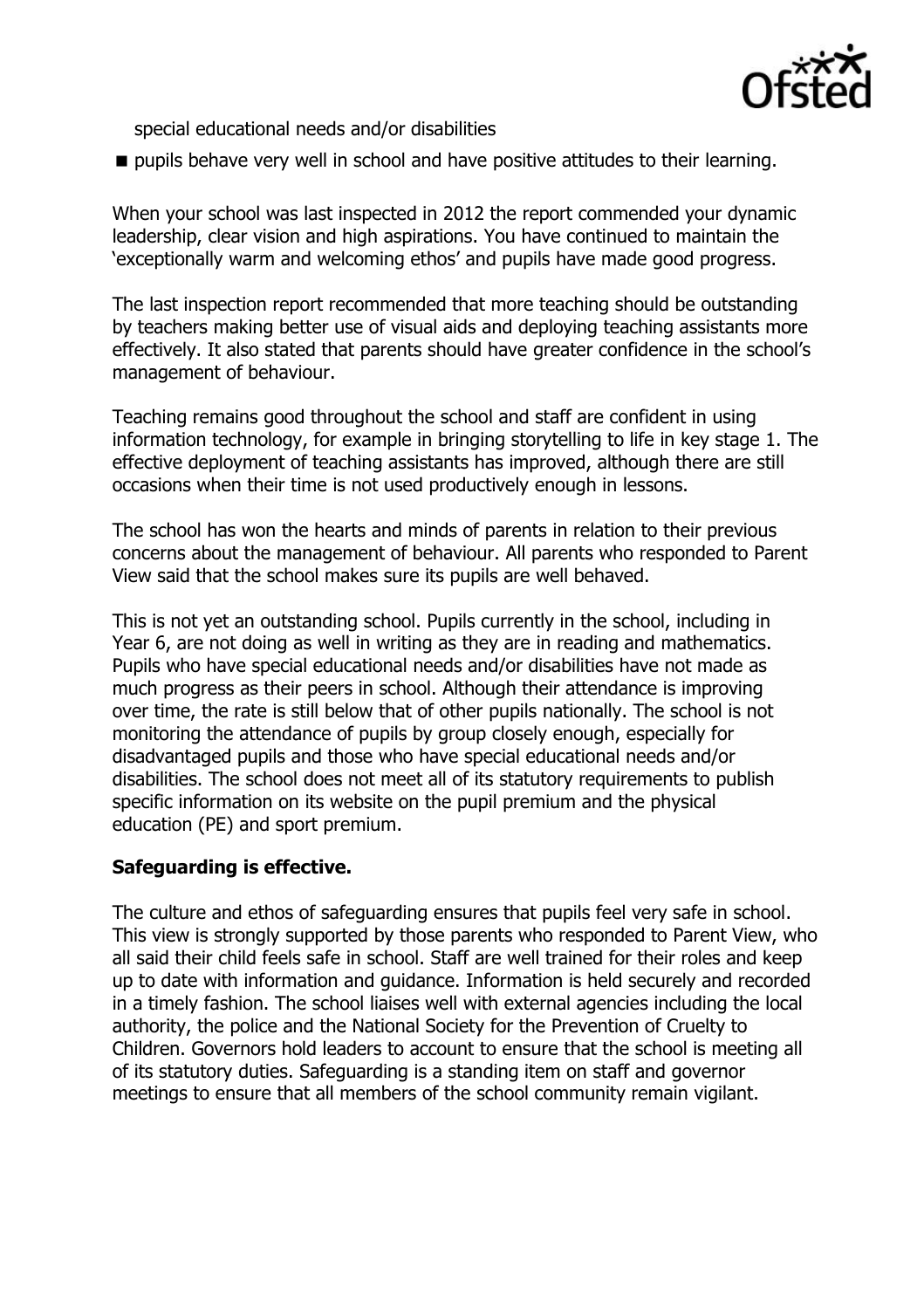

## **Inspection findings**

- You have maintained the ethos of the school, which is underpinned by the school's values, including respect, tolerance and justice.
- $\blacksquare$  The school is very popular, as the significant increase in the number of pupils on roll over the last three years testifies. Parents responding to the survey, Parent View, were universally positive about how well the school is led and managed.
- The arrangements whereby you are the executive headteacher of two schools, while there is a head of school in place at Astley for the whole week, are working well. This was evidenced by your absence during the inspection.
- The head of school has an accurate view of the quality of teaching in school and how well pupils are doing. Monitoring of teaching is effective. Leaders know the strengths in teaching and where further improvements are still needed. Regular whole-school progress meetings between leaders and teachers hold teachers to account for the progress pupils are making.
- Other leaders are well informed about all aspects of the school, and are not dependent on your continuous presence for the school to function effectively. Other potential leaders have been identified to carry out coordinator roles, thus expanding the capacity of leadership further. Although these coordinators have no formal leadership time allocated or remuneration for their roles, they have contributed to training, moderation of pupils' assessments and scrutiny of pupils' work.
- The partnership with the other local primary school, where you are executive headteacher, is enabling leaders and coordinators to network effectively with others performing a similar role to them.
- You and your other leaders know the school well. They have clearly identified the school's strengths and where further improvement is needed. Your self-evaluation is very accurate.
- Governors are highly experienced and committed. They bring a range of expertise and knowledge to the governing body. They too know the school well and are prepared to ask leaders difficult questions.
- **Pupils appreciate the wider curriculum they enjoy, including music, art and** science, a wide range of religions studied and ethical topics such as 'fair trade'.
- In the most recent tests and assessments, pupils made above-average rates of progress in reading, writing and mathematics from the end of key stage 1 to the end of key stage 2. In 2016, outcomes in early years were above average and above the broadly average outcomes achieved in 2015.
- Leaders are very thorough in the way they analyse information on the progress of pupils. Forecasts made back in December 2015 for last year's Year 6 pupils proved to be entirely accurate. This year, the current Year 6 pupils are on track to achieve above expected outcomes in reading and broadly average outcomes in mathematics, which would represent good progress in these subjects. Pupils read fluently and with expression and, in mathematics, they are able to talk about and use a range of calculation strategies.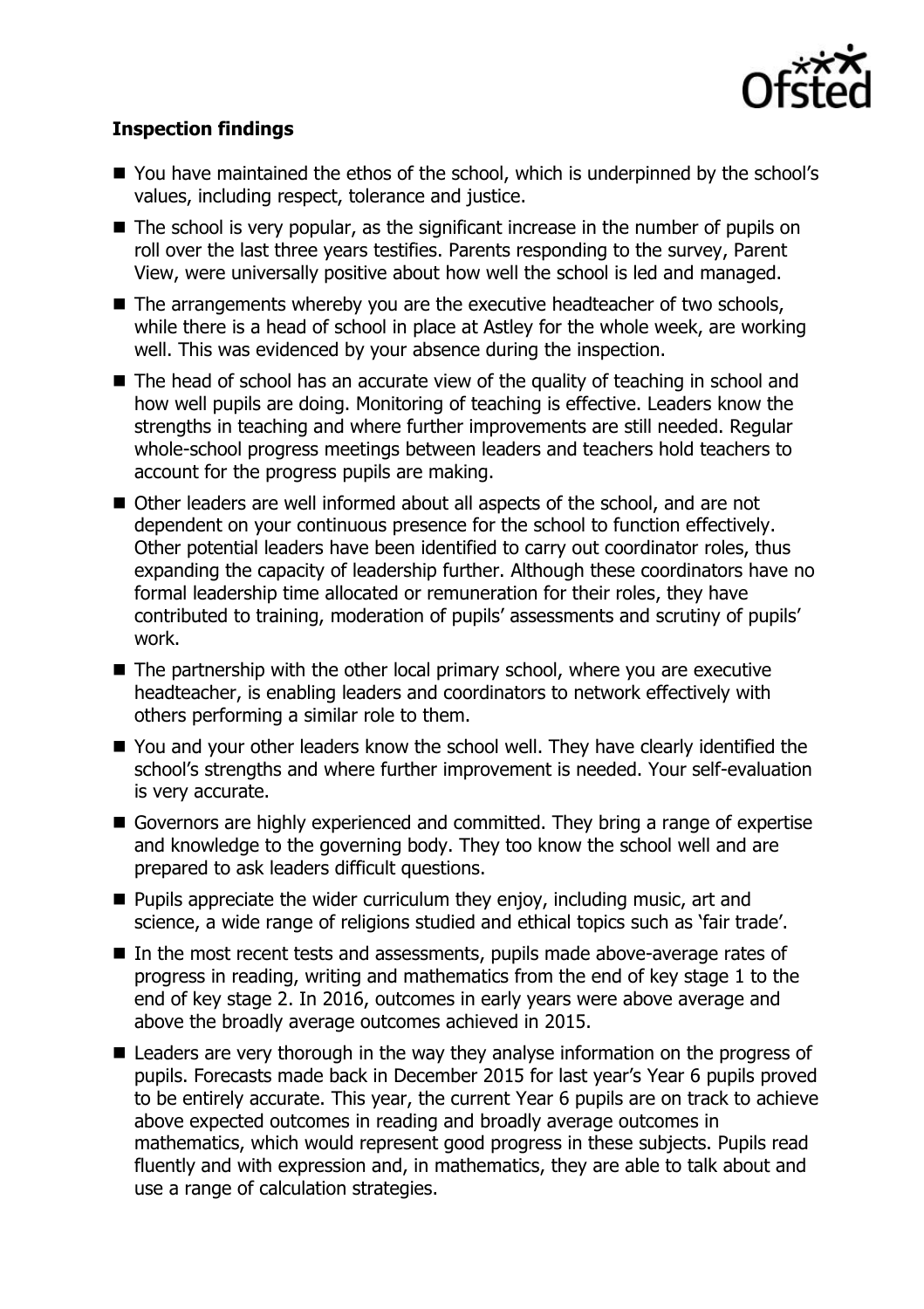

- $\blacksquare$  High inward mobility is a challenge for the school, especially when pupils arrive late in key stage 2. Those who joined the school from the start of their education in Reception do especially well.
- Leaders have identified writing as a key priority for the school this year. Teachers plan well for a wide range of genres, including creative stories, newspaper reports and diary entries. Writing activities are planned for a purpose linked to trips, for example, so that pupils can draw on actual events to stimulate their work. Writing is further developed through links with their topic work, for example on Egypt and South Africa. Teachers use technical terms and challenging vocabulary to encourage pupils' writing in greater depth, especially for most-able pupils. They use information technology and visual aids effectively to stimulate pupils' imagination.
- **Pupils behave well in lessons and around school. They have positive attitudes to** their learning. There were no exclusions last year and there have been none so far this academic year. Pupils reported that they feel very safe and secure in school. Those spoken to were very positive about the wider curriculum, including trips and opportunities to take responsibilities. They have had the chance to vote for team captains and representatives on the team council and to take part in debates, for example on uniform and healthy eating. Older pupils act as young leaders at playtime.
- Overall attendance of pupils is high and the rate of persistent absence is low. It is not possible to evaluate the attendance of disadvantaged pupils as there are very few of these pupils in school. The attendance of pupils who have special educational needs and/or disabilities is on an improving trend, although it is still below the national average. Current rates of attendance for these pupils this academic year show further improvement.
- Leaders do not sufficiently monitor attendance of pupil groups, including disadvantaged pupils and those who have special educational needs and/or disabilities. Consequently, governors are not aware of any variations in absence between pupil groups.
- **Pupils currently in Year 6 are not yet on track to achieve at least expected** outcomes in writing.
- The numbers of pupils who have special educational needs and/or disabilities in each year group are very small, but the school acknowledges that, overall, pupils who have special educational needs and/or disabilities pupils have not made as much progress as their peers in school. It is not possible to evaluate current outcomes for disadvantaged pupils because of the very small size of the cohort in the school.
- The school has not published an evaluation of the impact of the pupil premium and the PE and sport premium on its website.